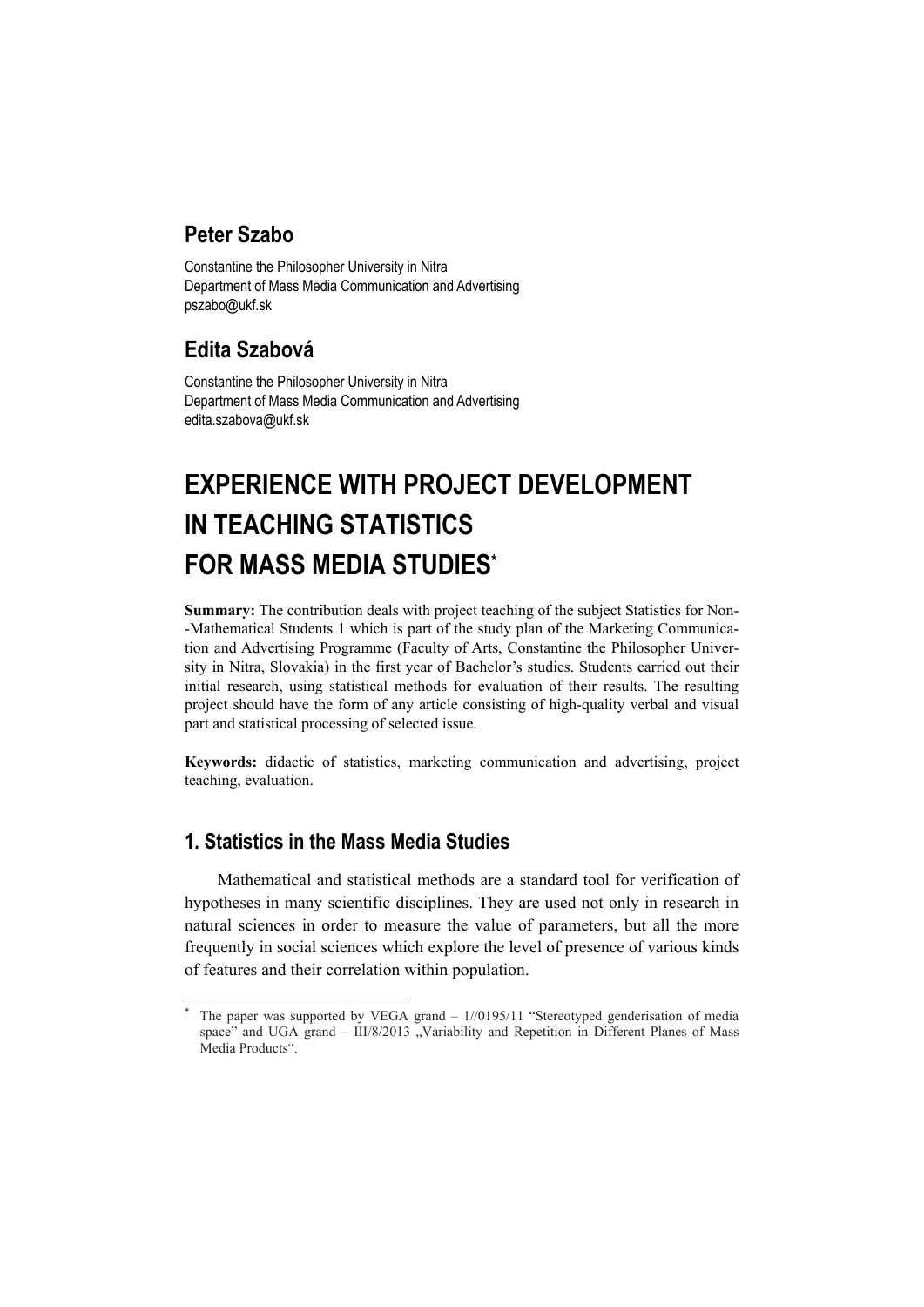We will focus our attention on the position of statistics in the mass media studies (Marketing Communication and Advertising – Bachelor's and Master's degree, Mass Media Studies with Integrated French Language Studies – Bachelor's degree). In the first year's Winter semester of the Bachelor's studies, the study plan of the programmes Marketing Communication and Advertising and Mass Media Studies with Integrated French Language Studies contains a mandatory subject called Statistics for Non-Mathematical Students 1 which consists of one lecture and one practical training a week. The purpose of the subject is to provide students with the basics of statistics and the probability theory. For example, it deals with simple, interval and group sorting and the creation of diagrams and it is further focusing on the most commonly used parametric tests (e.g. the two-sample t-test) and correlation analysis. The subject Statistics for Non-Mathematical Students 1 is followed by the subject Statistics for Non-Mathematical Students 2 in the first year's Winter semester of the Master's studies. It provides with the basics of regression analysis and non-parametric tests.

Basic aim of the subject Statistics for Non-Mathematical Students 1 is to teach students how to apply the acquired knowledge in practice with the help of the Excel programme. It was important to choose such form of teaching which will not remind the students of traditional learning of formulas and the simple process of filling in such formulas, but will persuade them of the need, helpfulness and advantages of using mathematical and in particular statistical methods in their field. In order to meet these goals, we chose project teaching.

#### **2. Project teaching**

One of the most common methods implemented in teaching statistics is project based teaching. In a learning project, students have some influence on the choice, respectively a closer definition of the topic. The process of learning through this aspect is characterised by openness. The program of learning is not fixed in all its details before realisation of the project. The project concerns extra-curricular activities; studied problems are not based on a textbook, but are present in a region they live in. The project is based on a premise that pupils or students are involved, they work on it on their own accord and that they enjoy the work without extrinsic motivation. Learning outcomes lead to actual results, based on which pupils or students may gain the corresponding knowledge and skills, but also the reward resulting from solution.

Clint W. Coakley from Virginia [www 1] suggests several helpful approaches in teaching statistics, ideas for classroom presentations, projects, and student-generated data. He believes that one of the goals of statistics courses is for students to understand the importance and usefulness of statistics and to dis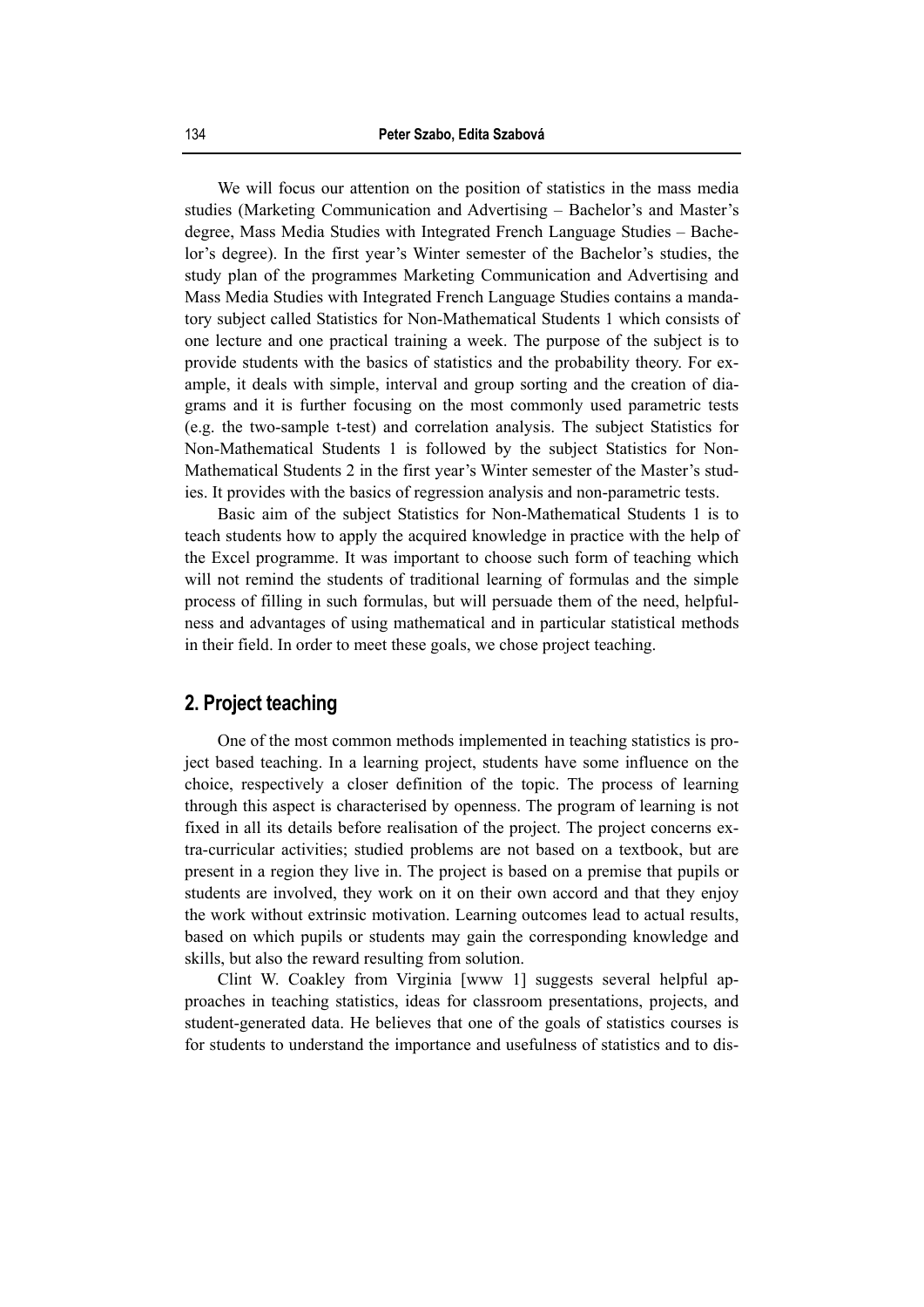cuss the suitability or unsuitability of the used statistic methods. According to Coakley, the most effective way to help student realize the value of statistic methods is through examples – prospects or pamphlets, web pages often include data which can students analyse using statistical methods, e.g. comparison of home prices for two residential areas. As a part of a project, students may carry out a comprehensive statistical analysis of selected problem including introduction, discussion about the used methods, criticism of presumption, data and conclusions analysis. Projects can be carried out individually or in groups. According to Smith [www 3], students often remain only passive participants in statistics classroom and do not gain experience with problems that may arise in real data collection. Hogg [1991] states that better than using in the classroom old but real data is to leave the choice up to students – whether it is searching for available data or creating data of their own. Creating projects provides students with experience in asking questions, problem definition, formulation of hypotheses, designing of experiments and surveys; students collect data, work with errors in measurements, analyse data, and communicate their findings. Snee [1993] writes that collection and analysis of data is 'the heart' of statistical thinking. Data collection supports learning based on experience and connects the learning process with reality. T.E. Bradstreet [1996] recommends teaching statistics on a basis of lab seminars. The output of projects in classroom led by G. Smith [www 3] was a final report ranging from 3 to 5 pages that included explanation of project's objectives, the procedure for obtaining data, charts, graphs and formulation of conclusions. He also places an emphasis on writing style of the report – students could use conversational tune, but had to avoid slang, typographical and grammatical errors, redundancy. After submission of reports students presented their results also orally, using visual aids. This way, students also develop their rhetorical skills. Smith [www 3] also compared study results of groups he taught in the past in a traditional way and groups he taught through project based teaching, and observed a significant improvement in the success rate during exams.

S. Fillebrow [www 1] also considers the method of project based teaching as a very suitable method in teaching statistics for non-mathematical study programs – sociology and psychology. During the project based teaching, students choose their own topic and collected data, conducted a survey or an experiment, or they used the available data. It was only a basic course in statistics which did not cover testing of hypotheses, but students were guided to look at a problem from the view of factors which can affect values of variables. Data were subsequently analysed using methods of descriptive statistics, tables and graphs. S. Fillebrow states that her students often asked for feedback. Some students used data available on the internet – monthly average temperature and homicide rate, motor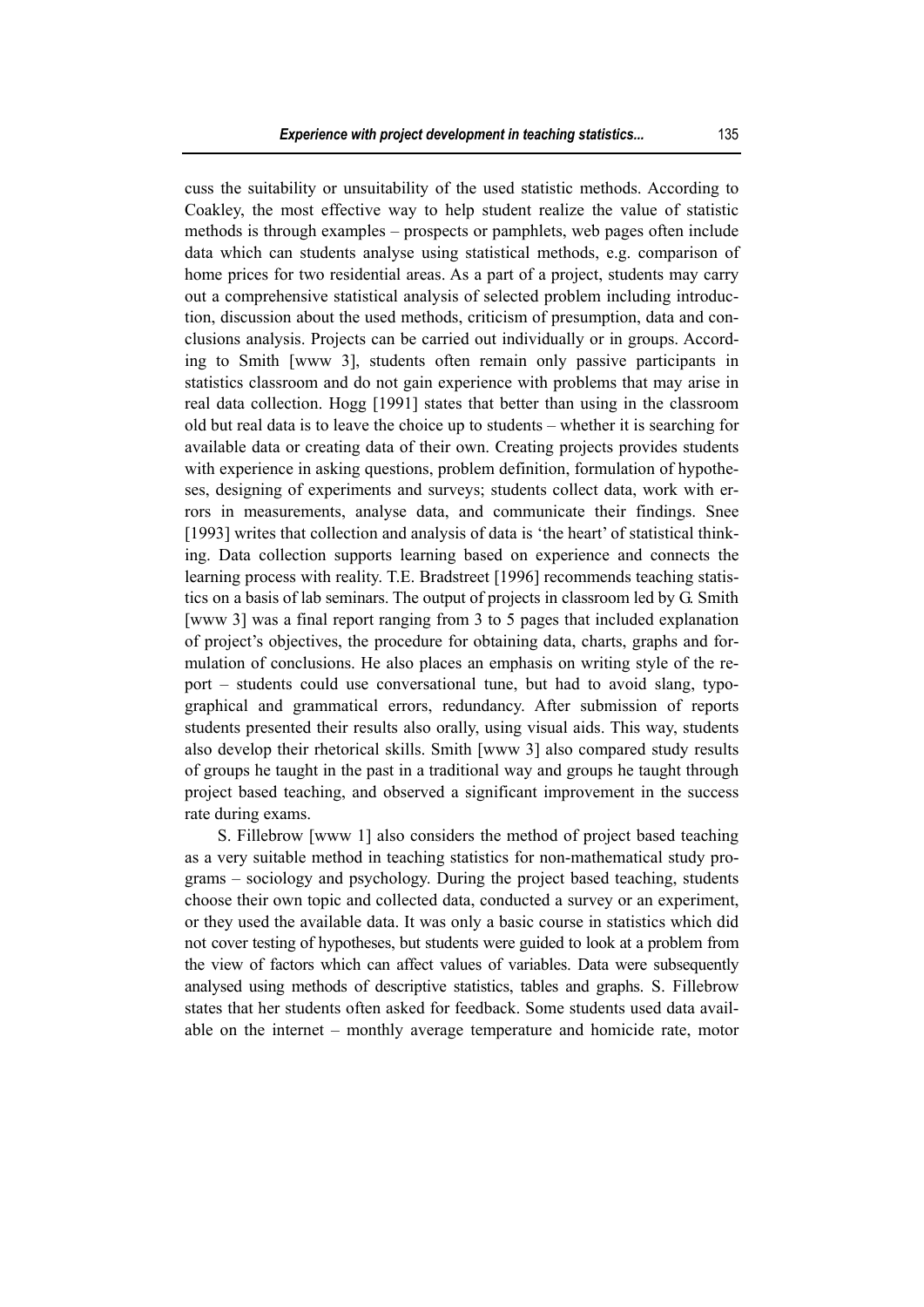vehicle accidents. In terms of conventional understanding of the teaching process, the end products of students implementing the project are different, e.g. presentations of results using various supporting materials such as a ppt (Microsoft Office Power Point) presentation, poster, report or article in school magazine [Németh, 2011]. In terms of didactics, the ability to use knowledge in practice is becoming the decisive didactic principle in particular when preparing a curriculum. This was also applied to the conditions of our school subject. Another goal is to motivate to work using investigative solving of a certain problem by a student [Zelina, 2000, p. 89]. A considerable motivation in a school setting is also when a student has the opportunity of doing something else than he/she usually does at school. Natural science subjects are very suitable for project teaching and project form of work during classes. Inter-subject relations not only between natural science subjects, but also between natural science and human science subjects are its basic feature [www 4].

In general, implementation of projects teaches students research and discovering activities and the students experience adventures associated with learning and solving problems which leads to positive relations and interest in knowledge and learning. Students work with actual data they obtained [Orbánová & Velichová, 2013]. It is advisable to enable students and teachers present results achieved at school and outside of school in connection with the implementation of project, organize exhibitions, publish project bulletins, produce posters, submit articles to expert press and participate in discussion clubs created for example on the Infovek portal or websites [Petrašková, 2002].

Basic principles and ideas of project teaching – taking into account the interests of students, taking into account current situation relation, interdisciplinarity, self-regulation while learning, focus on the product and social relevance – with relation to the subject Statistics for Non-Mathematical Students 1 may be summarised as follows. Statistics provides tools for quantitative analysis of the problem that is in the process of solving, e.g. for data sorting and analysis in the form of diagrams and tables; methods of statistical inference enable drawing conclusions on confirmation or non-confirmation of a hypothesis based on test results. While working on the projects, students will practise and master the statistical methods and work procedures they had learnt in the Excel programme and they will take advantage of these methods when preparing various types of work in their future career. Moreover, the work on the project is correlated with the student's study field, since the final product should have the form of a magazine article dealing with optional topic. As the project topic is not specified more closely, students chose the topics in which they were interested. Although it was recommended to them that they deal with marketing or mass media issues, many students (53.57%) decided to take a different course and chose simpler or more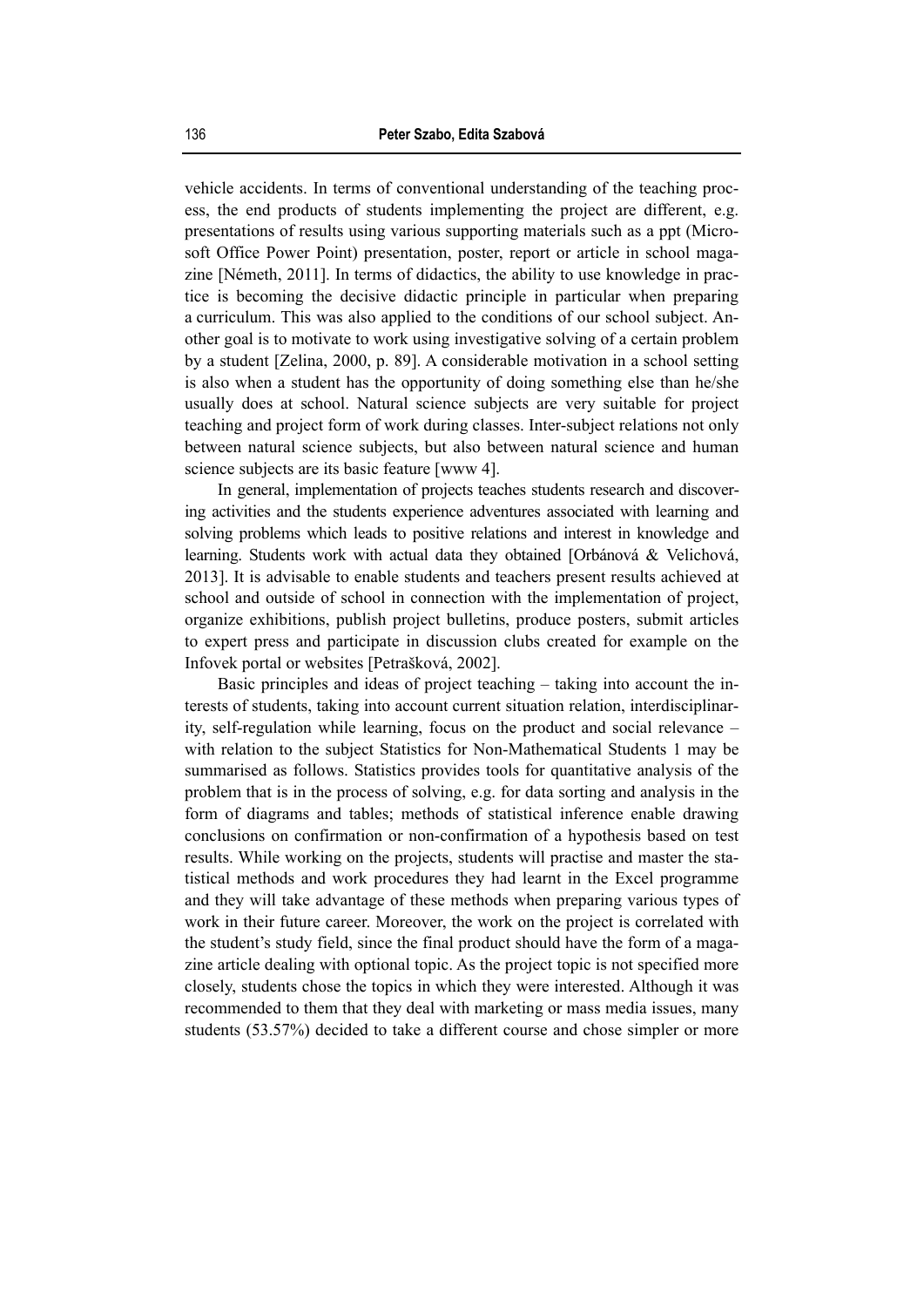approachable problems. Here are some examples of problems they dealt with in their projects: favourite season of the year or transport to school, number of cell phones in a dormitory room, prices of tea, prices of accessories in the H&M network, height of skyscrapers, number of male and female friends on Facebook, dependence of the number of advertisement pages on the number of magazine pages and so on. The school or a study group is opening to a wider environment which was reflected for example in the conduct of public opinion polls in the student's surroundings. Due to the nature of issues dealt with by students, school is connected with life, work, society and practice. Project teaching provides room for exercising interdisciplinary relationships; our case involved connection of mass media and marketing communication with statistics and depending on the project topic also with economy, sociology, etc. Students are planning and implementing their projects and learning to learn. They are personally involved in the project, proposing solutions to a problem, taking decisions and dealing with investigative activities. The teacher's role is weakened. While working on the projects, students contacted their teacher for the most part when they experienced problems with the Excel programme or when they wanted to verify the correctness of the procedure used while assessing data. Communication took place during office hours, but in the first place by e-mail. In our case, the project output brought about meaningfulness of learning and the work as such and thus was highly motivational for students. The work did not result in a mathematical calculation, but a finished article. One of the attributes of project teaching is the fact that it is implemented in groups. When working in teams, students learn cooperation and communication; they learn tolerance and problem solving. Students preferred individual work because they did not yet know one another well or since they would find it bothering to agree on meeting and working outside classes.

#### **2.1. Project assignment**

"Produce an article on any topic, like the ones you find on the Internet, in the newspapers or magazines, in which you will research a particular issue using statistical methods. Obtain data for you to analyze. Process data in the form of tables and diagrams and if suitable, also use some of the more challenging statistical methods. Interpret and verbally describe your findings. When preparing the article, use your creativity".

When assigning the form of processing, the starting point was a wider definition of an article. According to Mistrík [1997, p. 439], an article is primarily a genre of popular and educational style. "It is a contextual whole which is smaller in size and which explains, applies and popularizes the results of scientific observations in a generally approachable style. While dissertation works and studies deal with and analyze new, heretofore unknown issues, there are no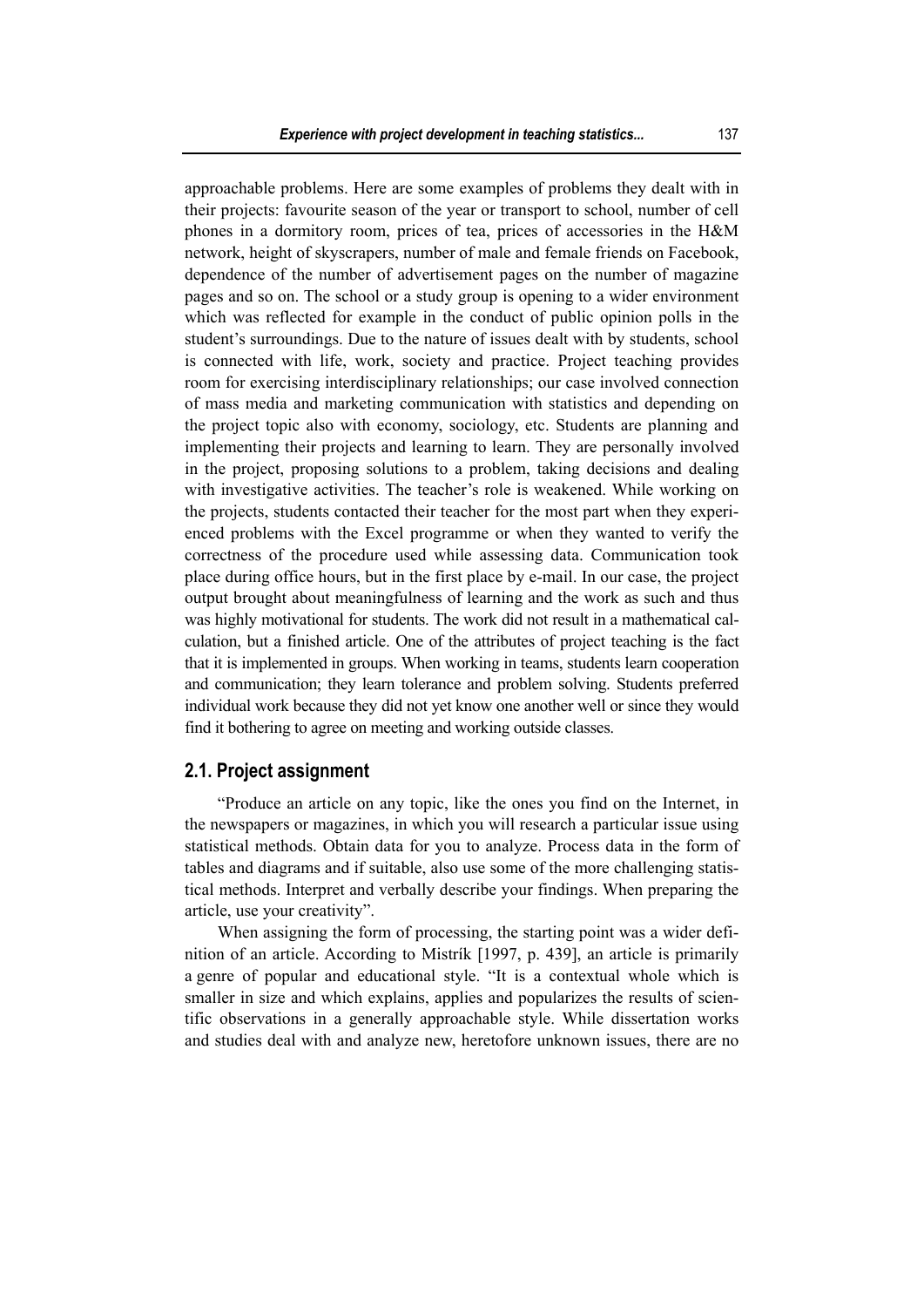such demands put on the article. As opposed to completely scientific genres, an article puts more stress on the didactic aspect of means of expression. The term 'article' is used metonymically to denominate journalistic compositions as such. In editorial and press slang, a study and a review as well as a reflection or an extended report are all considered articles" [Mistrík, 1997, p. 439].

In connection with articles in the area of advertising and PR, "in addition to this the editor's offices use the terms promotional article or advertising article and most recently in connection with public relations and other associated activities also the term public relations article, usually as a PR article. All of them are working (slang) names for an article and highlight its area of focus (promotion, advertising and public relations). In terms of the text, it is nothing else than a general denomination of a text carrying formal signs of some journalistic genre or a genre of some other style, for example expert, administrative, etc. On the other hand, advertising texts in text ads on expert topics which are intended for wide public are popular and educational descriptive genres, for example a description of an advertised item with enumeration of its useful and other qualities, a description of a work procedure such as instructions for handling the product being promoted. In such texts, a secondary, so-called recipe style (cooking recipes and similar texts) is also often used" [Tvrdoň, 1999, p. 98].

Within this terminology, there was a wide scope of possible variations of the text part of the project and this was associated with freedom to choose whatever topic, of course, provided that the student used his/her invention and applied some of the acquired statistical methods. A wider space for formal processing of the project was also provided due to the fact that first-grade students had not yet completed studies of linguistic subjects which teach the typology of text communications in the context of mass media and marketing communication. However, each of them had come across articles in magazines, newspapers, on the Internet, etc. and therefore they had some idea as to what the text and image aspect of the final product should look like.

#### **2.2. Reflection on goals and meeting goals in project teaching**

Taking into account the primary goal of the subject which was to teach students using statistical methods in practice and assess data by means of statistical methods in the Excel programme, we chose the method of project teaching. At the same time, it should serve as a factor motivating students to learn. Since we only used this method of teaching several times and in the subject Statistics for Non-Mathematical Students I only once, we wanted to obtain information on suitability of this method and subsequently also on the students' attitude towards the subject after the students completed it. Therefore, in connection with the assignment of tasks for project teaching, we will try to answer the following problem questions: Is pro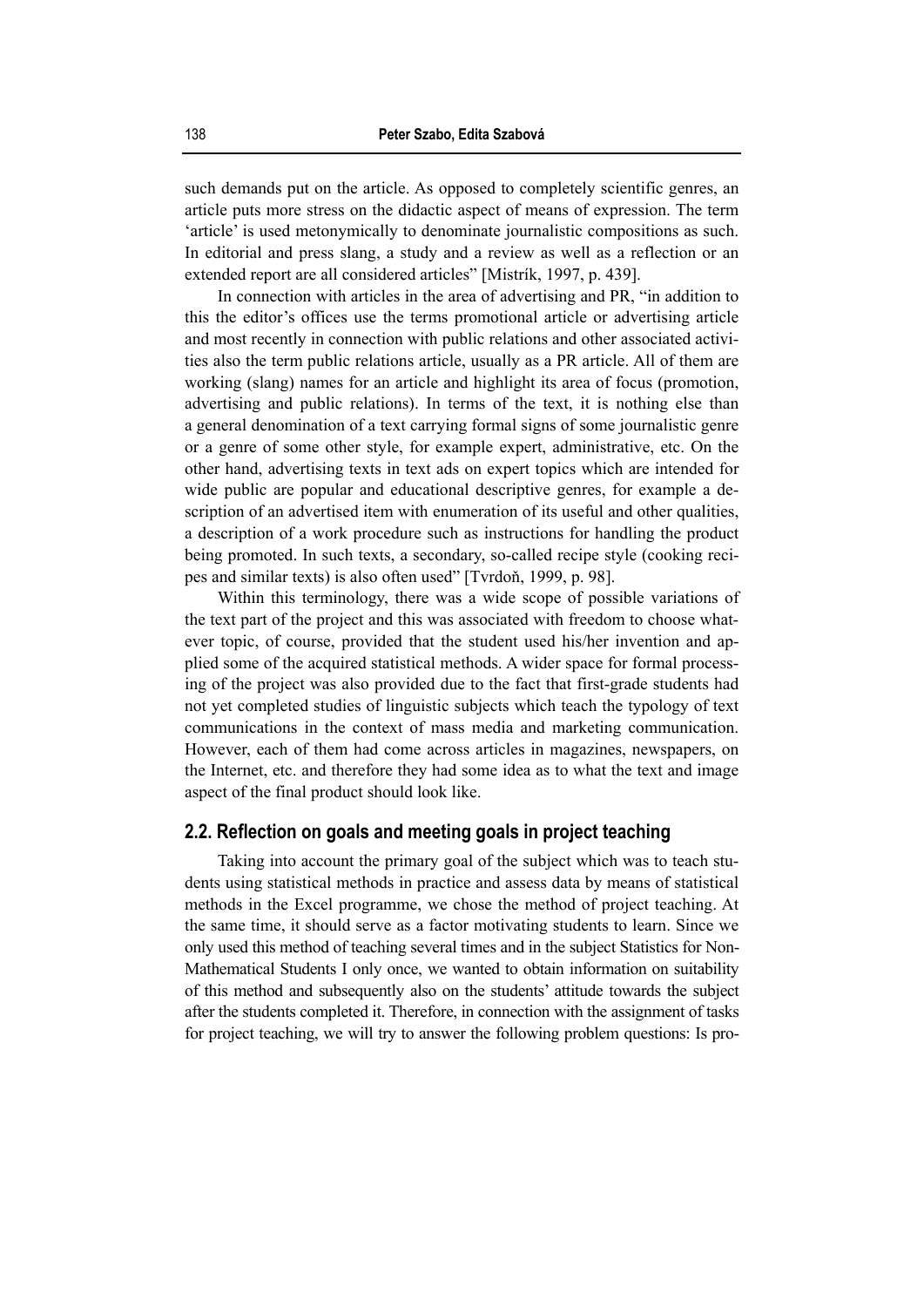ject teaching of mathematical statistics motivating for the students of the Faculty of Arts? Are students showing interest in this form of teaching? Would working on the project help with obtaining deeper knowledge and skills in statistics?

At the same time, we observed the extent to which the criteria for project evaluation were met:

- 1. The student is able to work with information and communication technologies – with the Excel programme (a maximum of 5 points): The student is able to fill Excel cells with a required formula (1 point). The student is able to copy the formula into the required cells (1 point). The student is able to format the cell in a required from – number – number of decimal places, date, wrap the text in the cell, etc. (1 point). The student is able to edit a table – framing, background colour (1 point). The student is able to edit a diagram – name of the diagram, axle tags, editing legend entries, axle scope, column colour (1 point). These items were evaluated based on continuous fulfilment of project tasks with students sending us their files for checking.
- 2. The student demonstrated his creative skills when implementing the project (a maximum of 3 points): The student chose a striking or eye-catching caption (1 point). The student processed his/her project output in a visually well-arranged manner (1 point). The student used a visual item in the project output (1 point).
- 3. Submitted outputs meet the criteria for the article (a maximum of 5 points): The student introduced the issue to the potential reader well (1 point). The student expressed the aim of his/her research (1 point). The student explained, applied and popularised the result of his/her exploration using a generally approachable style (1 point). The student's text was written in a grammatically correct manner (1 point). The student selected a suitable interaction between the text and image (1 point).
- 4. The student analysed his/her own data suitably and correctly (a maximum of 5 points): The student chose a method suitable for sorting his/her data (1 point). The student correctly prepared a table of frequency distribution (1 point). The student correctly calculated cumulative or cumulative relative frequencies (1 point). The student correctly calculated basic characteristics of position and variability (1 point). The student correctly prepared a diagram (1 point).
- 5. The student used a wide scope of statistical methods (a maximum of 2 points): In his/her analysis, the student used all of the acquired methods out of those which were suitable for his/her data (1 point). The student correctly used more challenging statistical methods (correlation, linear regression, parametric test), if suitable (1 point).
- 6. The student interpreted results of the statistical analysis and results of his/her findings (a maximum of 5 points): The student correctly interpreted the distribution of frequencies, e.g. by indicating the percentage (%) (1 point). The student correctly interpreted cumulative frequencies or cumulative relative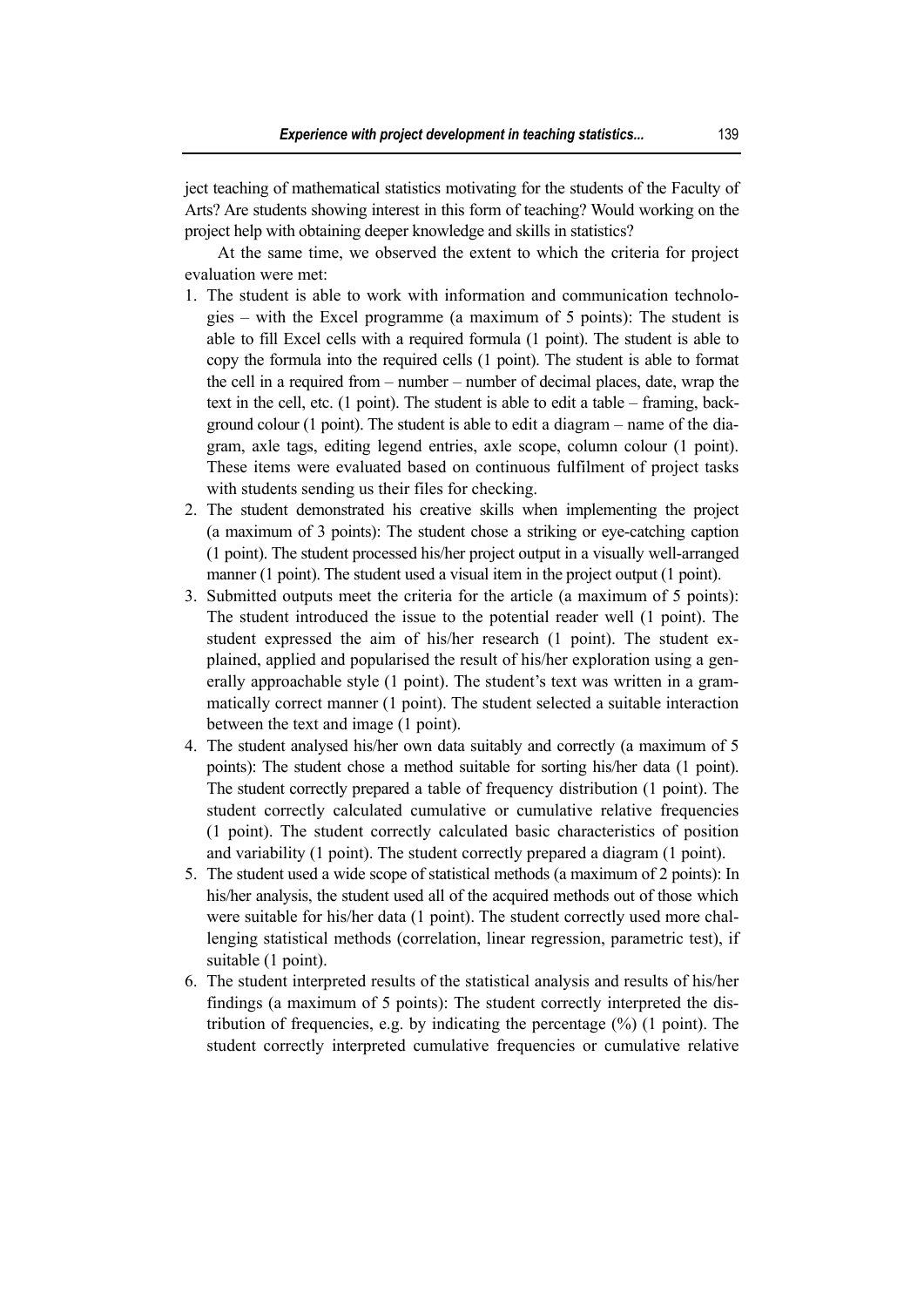frequencies (%). The student correctly interpreted basic characteristics of position and variability (1 point). The student interpreted results of graphic data visualisation (1 point). The student formulated results of his/her findings with relation to the goals he/she had set (1 point).

A total score of 25 points (100%) could be obtained for the preparation of the project.

Classes were attended by 37 1st grade students in the study programme Marketing Communication and Advertising and Mass Media Studies with Integrated French Language Studies. Projects and their outputs in their final form were submitted by 28 students. 9 students only submitted the Excel file with assignment and computation, but lacking the form of an article.

In graph 1 we present the overall evaluation of projects which were submitted in the form of an article, meeting all criteria for successful completion of the project.

When implementing the projects, students demonstrated a good ability to gather own data and process such data in terms of statistics, using the Excel programme. Problems with the Excel programme were rather of technical nature and not due to unfamiliarity with statistical methods and therefore were easily and simply resolved. In spite of the fact that at the beginning of the semester students were shown examples of suitable data types (for example observation of one attribute in two different populations, observation of two attributes on the same sample), some students chose data, using which they failed to demonstrate a wide scope of knowledge of statistical methods, for example they only conducted a single opinion poll with a single closed question and evaluated the poll on the basis of the number of answers to each possibility. Only few students used some of the more challenging statistical methods, among which we count e.g. testing of statistical hypotheses, correlation, and regression.



Fig. 1. Evaluation – students who submitted the project in final form (28 students)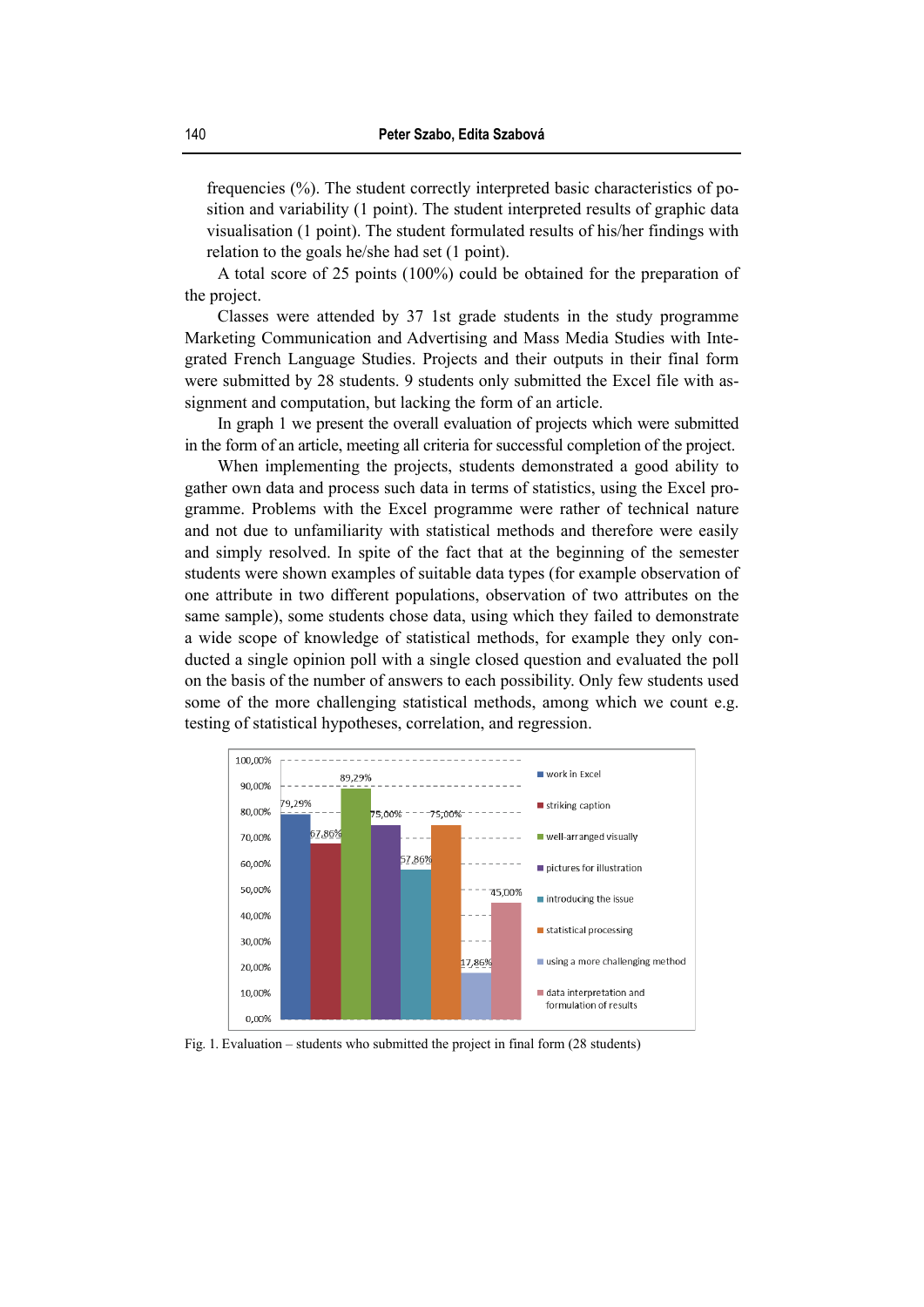#### **2.3. Example of students' works**

Project in Figure 2 has been chosen as an example of a project with average level of creativity and average quality of statistical processing.

The caption is coloured and eye-catching, consisting of the chain stores logos separated by the abbreviation "vs." which suggests that a comparison of the chain stores will follow. Underneath, there is a sub-caption which has the form of a question "Where can you buy school things?" So, the article has a practical focus and the potential to attract a reader who has school-age kids at home. The text part is written quite well; although it is not extensive, it introduces the issue to the reader. The author is continuously communicating with the reader, which is obvious from his/her writing style; he/she uses questions with many verbs having the form of second person plural.



Where can you buy school things?

Have you already shopped all school things for your kids? No? If that is the case, you are holding the right magazine in your hands and it's time for us to solve the dilemma instead of you

We decided to compare prices in the Tesco and Hypernova hypermarkets, as these are the hypermarkets all of you definitely know and we needn't introduce them to you. They can be found in the whole of Slovakia, usually in larger towns. Some consumers are regular customers of Tesco, others are regular customers of Hypermova, contradicting each other and<br>saying that shopping in the hypermarket they prefer is cheaper. What's the real truth in this case, when it comes to school things? We have taken the trouble and gathered these data for you. We looked for prices of things from pencils, through exercise-books and colouring brushes to school folders. We obtained the results which are presented in the following diagram.



The results show that lower prices of school things are offered by the Tesco hypermarket. Therefore, we recommend that you visit Tesco even in case you are loyal customers of Hypernova. We wish you a happy shopping!

Fig. 2. Student work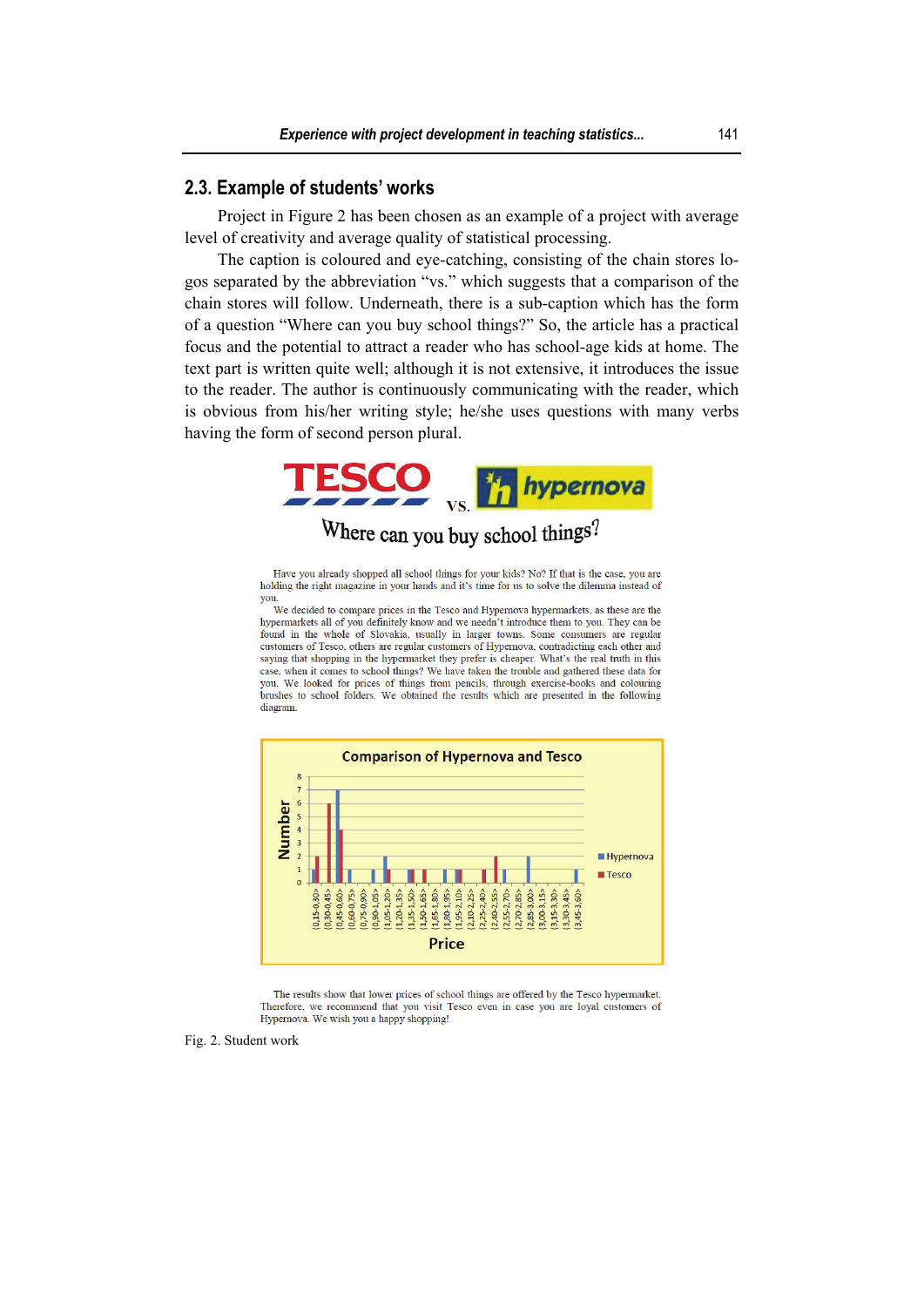The results of the research with 20 school things and investigation of their prices in the Hypernova and Tesco chains with the prices of school things being assigned to one of twenty-four intervals are listed in the diagram. The number of intervals (24) is excessive and does not correspond with the recommendations. Some intervals have a zero frequency and in most cases the frequency in the interval equals to one. Moreover, the intervals are unduly narrow – EUR 0.15. However, the statistical processing was relevant; using the diagram the author determined which chain store has cheaper school things and formulated his/her findings in the end of the text which is situated under the table. In the future, similar comparison of prices of the same goods in two chain stores might be performed using the results of a t-test or its non-parametric analogy.

#### **2.4. Evaluation of own work on the project**

We asked the students to evaluate their own work on the project using a questionnaire with two open questions: How do you evaluate the importance of statistics for the present times? How do you evaluate the statistics classes and work on the project?

We abstracted some claims from free answers. We are also presenting a percentage of students whose answer was the same or similar.

Students had fun working on the project and considered it beneficial (90%). Statistics was a subject they felt comfortable about (50%).

Statistics is practical and useful (77%). Statistics is connected to their study programme, as they processed their research in the form of an article in which they were able to exercise their creative skills. They appreciated that during the semester they were not solving tasks from textbooks, but evaluating their own data.

Excel is simple (24%), sometimes complicated (8%), useful (65%).

Their criticism aimed at slow and obsolete computers in the computer classroom at Department of Mathematics, Faculty of Natural Sciences, CPU (12%).

Based on the responses, we may say that the work on the project attracted students and was beneficial for them. They appreciated that during the semester they were not solving tasks from textbook, but evaluating their own data. At the same time, statistics was connected to their own study programme, as they processed their research in the form of an article in which they were able to exercise their creative skills. At first, they were afraid of mathematics, but since mathematic classes were of practical nature, their concerns vanished. Criticism aimed at slow and obsolete computers in the computer classroom at the Department of Mathematics of the Faculty of Natural Sciences of the Constantine the Philosopher University which is ensuring classes of this subject. Technical background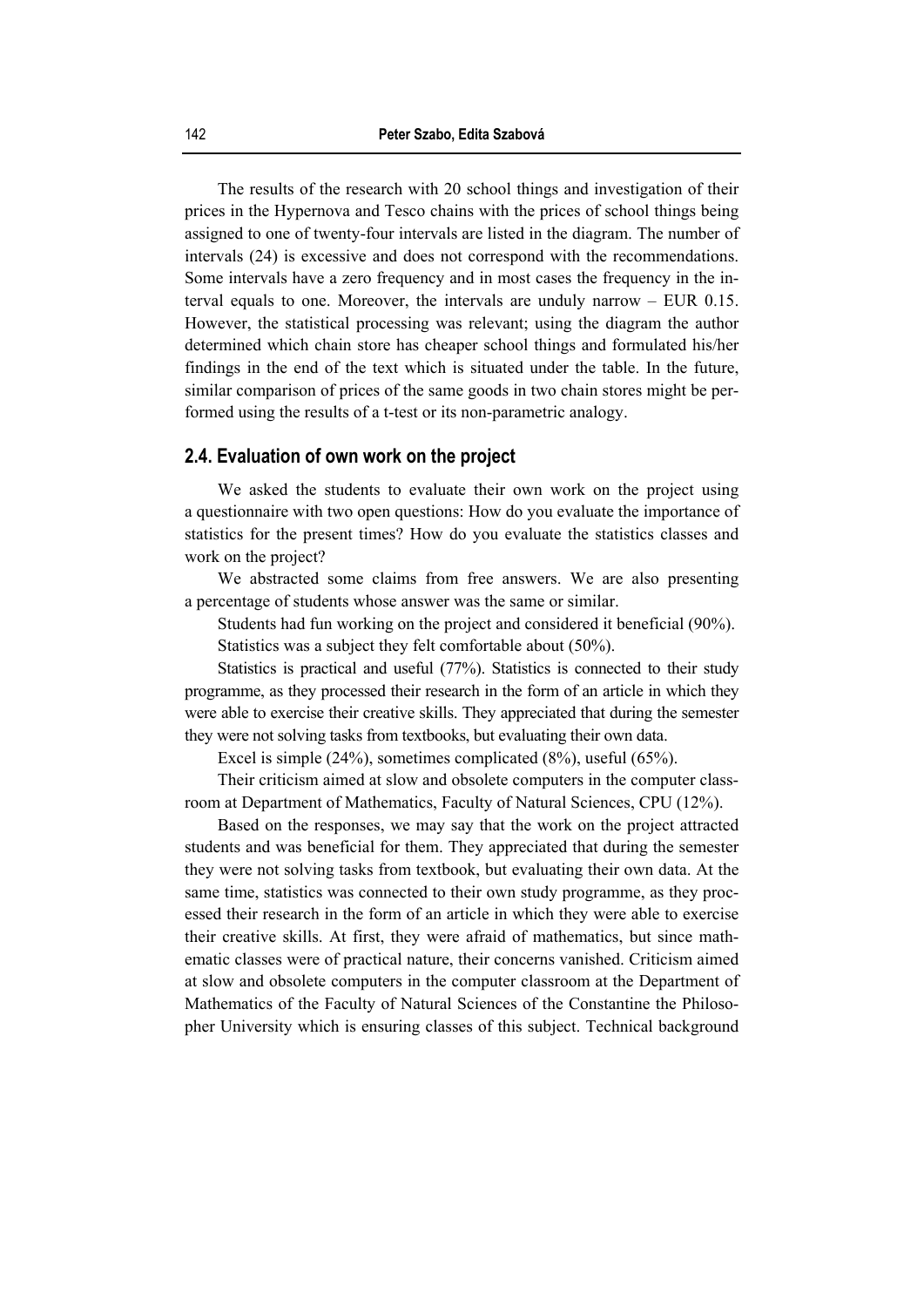is inevitable for the students not only to see what their teacher is doing, but also to try working with the programme on their own, thus developing their skills. It provides an overview of the prices of school items in two selected chain stores.

### **Conclusions**

In our contribution we were dealing with statistics in the study field Mass Media Studies, in the study programmes Marketing Communication and Advertising and Mass Media Studies with Integrated French Language Studies. We described the course of project teaching of Statistics for Non-Mathematical Students 1 and its evaluation. Students did not have serious problems processing a certain issue, which was statistically analysed, into the form of an article. Their creative skills had been already verified during admission tests.

Approximately half of students submitted their projects in the form of a collage, getting high scores for colour processing and using pictures for illustration. For the most part, students chose striking captions; some used a metaphor, exclamation or apostrophe. They had not finished their text disciplines, but we assumed that each of them had already come across an article in the past and created a text for example as part of their secondary school leaving exam. However, we found shortcomings with relation to introduction of the issue and formulation of the results. Students sometimes introduced the issue in the form of a conventional mathematical task which was exactly what we wanted to avoid. Students were inconsistent when interpreting statistical analyses and formulating their results which was caused either by them not attaching importance to it (e.g. compared to visual objects – figure, diagram) or not wanting to. During seminars, they were always led to thorough interpretation, since the goal of statistical analysis is not the creation of a table or diagram or performance of a significance test, but discovery of the laws in the real world.

#### **References**

- Bradstreet T.E. (1996), *Teaching introductory statistics courses so that nonstatisticians experience statistical reasoning*, "The American Statistician", No. 50.
- Hogg R.V. (1991), *Statistical education improvements are badly needed*, "The American Statistician", No. 45.
- Mistrík J. (1997), *Stylistics*, SPN, Bratislava.
- Németh G. (2011), *Objectivized evaluation of student's work within project teaching* [in:] *Project teaching in chemistry and associated fields*, Faculty of Education, Charles University, Prague.